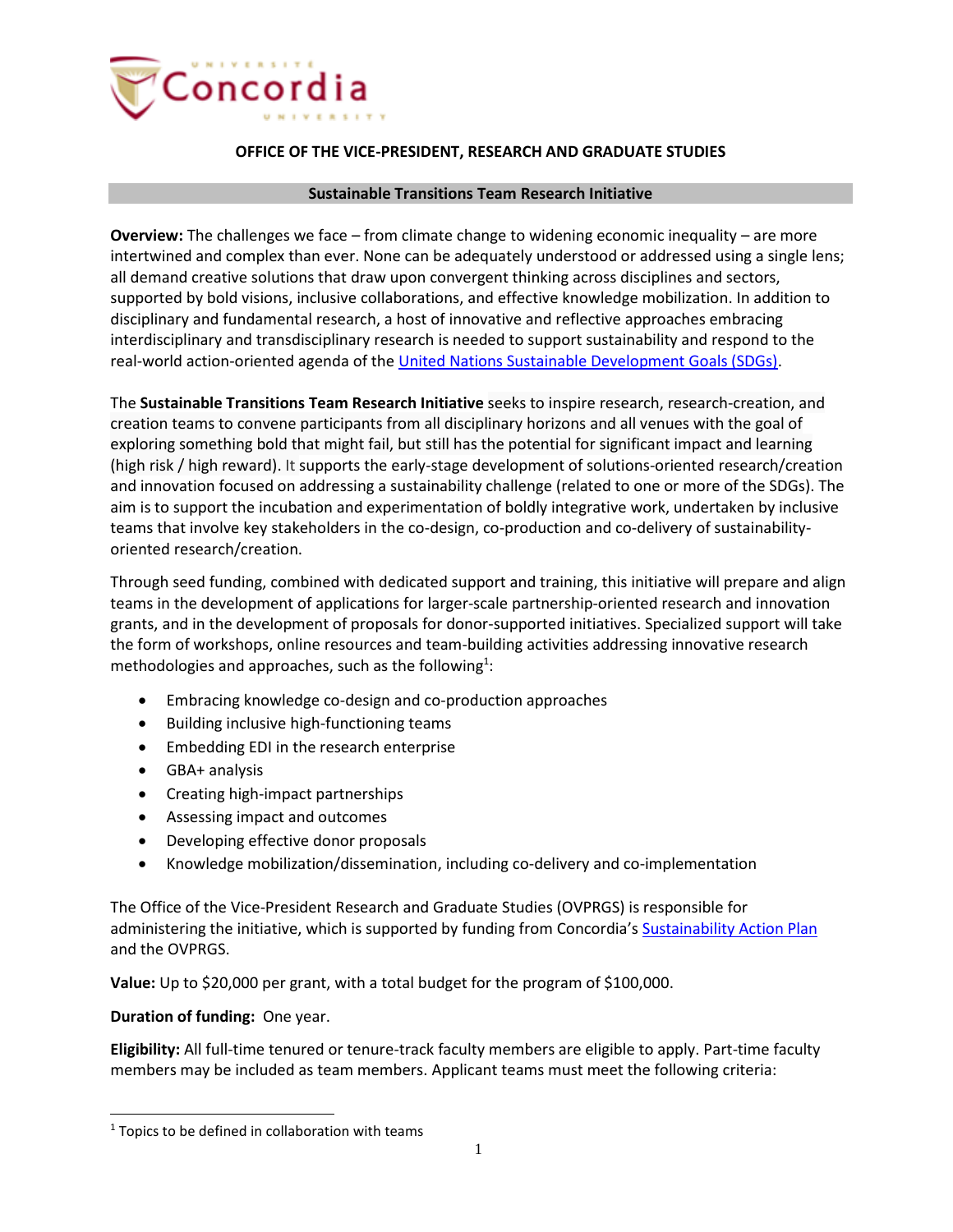- **Project Topic**: Projects must address a major challenge (related to one or more SDGs) requiring an interdisciplinary or transdisciplinary approach.
- **Team Composition**: Teams must include at least one early-career researcher (ECR) and one established researcher (ER); they must also identify at least one community partner. External collaborators can also be team members.
- Applicants who hold active Individual Seed or Team (Start-Up or Accelerator, either as PI or team member) grants are eligible to apply.

**Use of funds**: Funds are to be used to support the development of a larger-scale team grant application (e.g., NFRF Transformation, NFRF Exploration, SSHRC Partnership Grant or Partnership Development Grant, etc.) At least **10%** of the budget must be dedicated to the participation of community partners in the project.

Eligible expenses include:

- Pilot projects
- Salary support for the hire of graduate and undergraduate research assistants (RAs)
- Grant Writing Assistants (GWAs) applicant teams may hire GWAs through the newly established GWA registry, accessed through the Advisors, Research Development in the Office of Research
- Team building and partnership development activities (e.g., workshop facilitation)
- Travel costs for fieldwork and data collection Supplies and small pieces of equipment, such as software or computers

**Evaluation Criteria:** Applications will be evaluated by a special committee comprised of interdisciplinary researchers. Final decisions on funding allocations will be made by the University Research Committee (URC). Given that the committee and the URC may not include a member from the applicants' disciplines, adjudication will be based on the information that is presented; therefore, highly-specialized technical language and/or disciplinary jargon should be avoided.

Applications will be evaluated based on the criteria below. The *weights* are only suggestions and may be modified by the evaluation committee at its discretion; this will have to be justified in the evaluations provided to the URC.

- 1. Originality and innovation of the proposal (*50%*)
	- Significance of the proposal in advancing one or more of the SDGs
	- Explores bold ideas
	- Holds the potential for a breakthrough in knowledge or practice
	- Demonstrates innovative impact-oriented knowledge mobilization activities
	- Fosters interdisciplinary research, develops new research synergies or networking opportunities
- 2. Potential to attract external team funding within 1-2 years of receiving funding (*30%)*
- 3. Engagement of community partners and external collaborators, in addition to training of HQP (*20%*)

## **Note: Applicants must use an appropriate Tri-agency (CIHR, NSERC, SSHRC) CV**

**Competition Deadline:** March 21, 2022